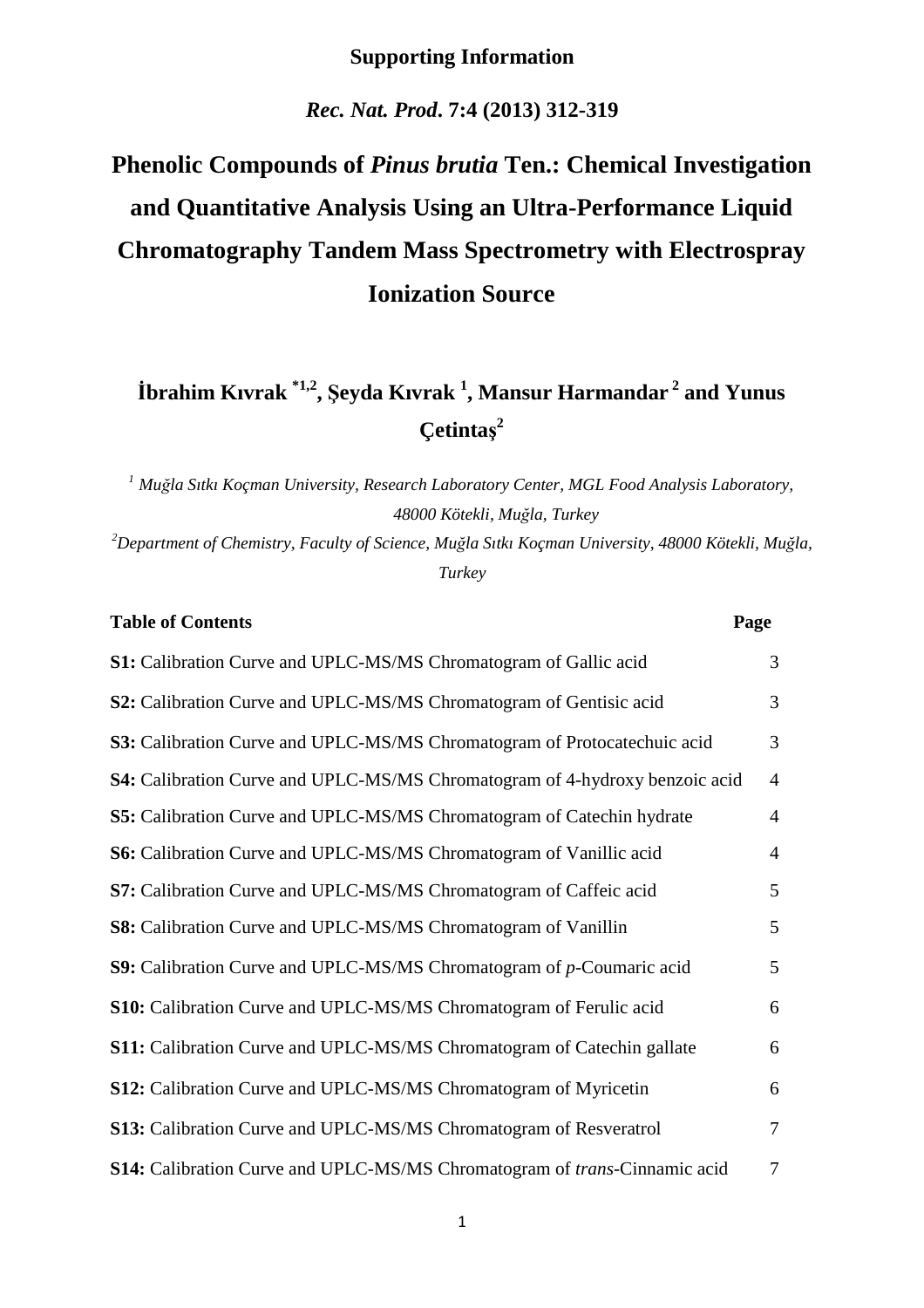| <b>S15:</b> Calibration Curve and UPLC-MS/MS Chromatogram of Luteolin   |   |
|-------------------------------------------------------------------------|---|
| <b>S16:</b> Calibration Curve and UPLC-MS/MS Chromatogram of Naringenin | 8 |
| S17: Calibration Curve and UPLC-MS/MS Chromatogram of Kaempferol        | 8 |
| <b>S18.</b> Analytical Parameters of the Method                         |   |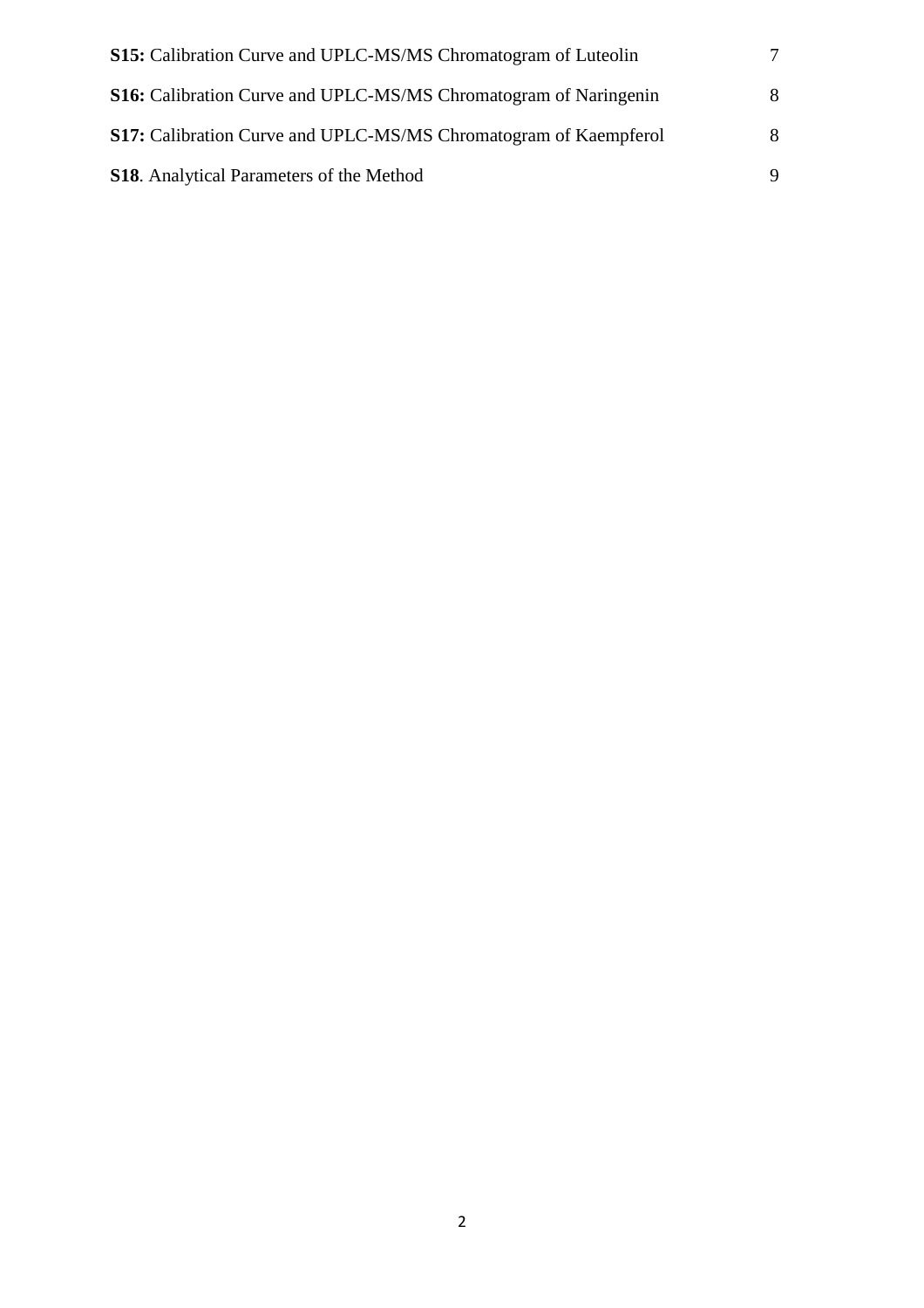

**S1:** Calibration Curve and UPLC-MS/MS Chromatogram of Gallic acid



**S2:** Calibration Curve and UPLC-MS/MS Chromatogram of Gentisic acid



**S3:** Calibration Curve and UPLC-MS/MS Chromatogram of Protocatechuic acid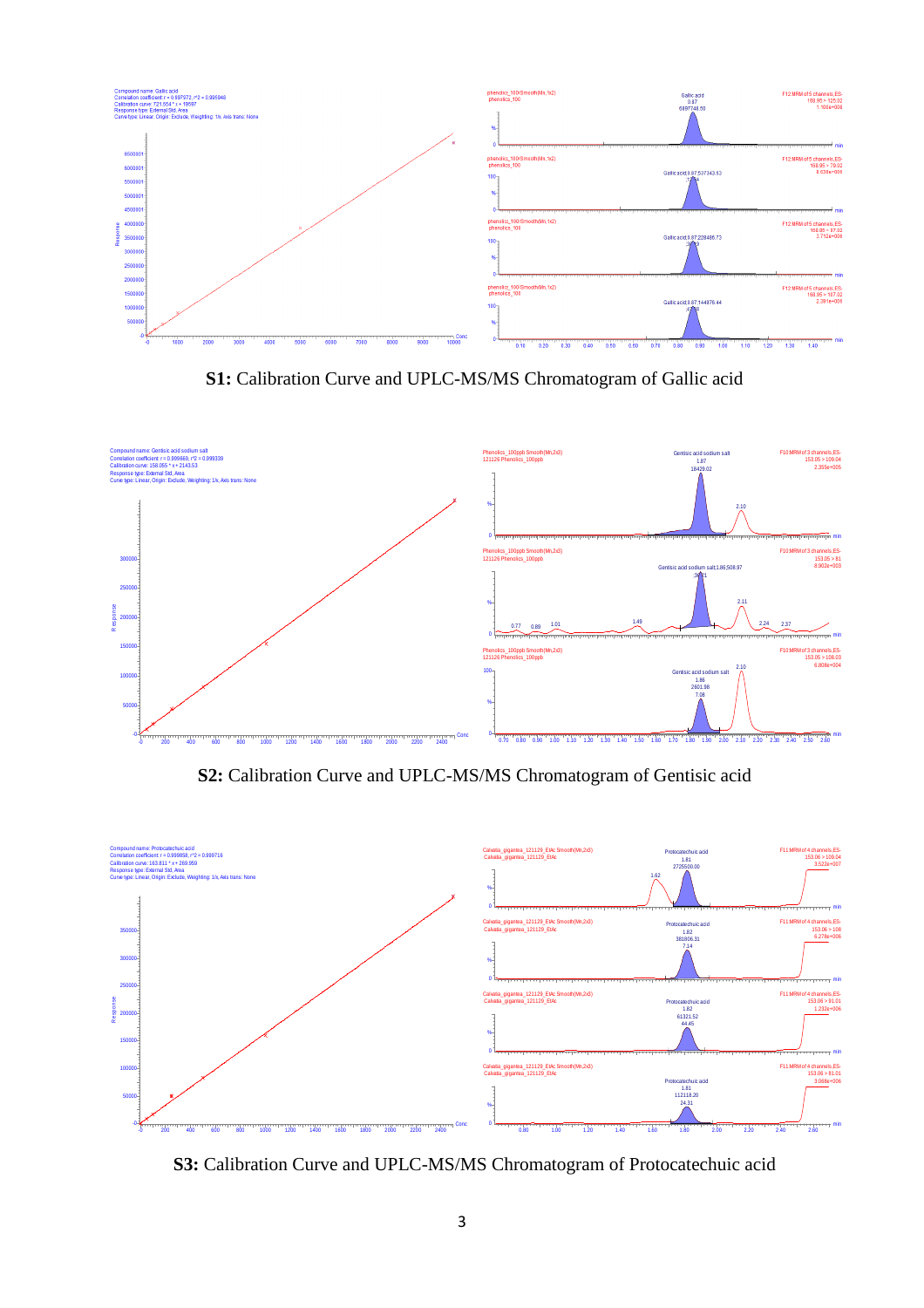

**S4:** Calibration Curve and UPLC-MS/MS Chromatogram of 4-hydroxy benzoic acid



**S5:** Calibration Curve and UPLC-MS/MS Chromatogram of Catechin hydrate



**S6:** Calibration Curve and UPLC-MS/MS Chromatogram of Vanillic acid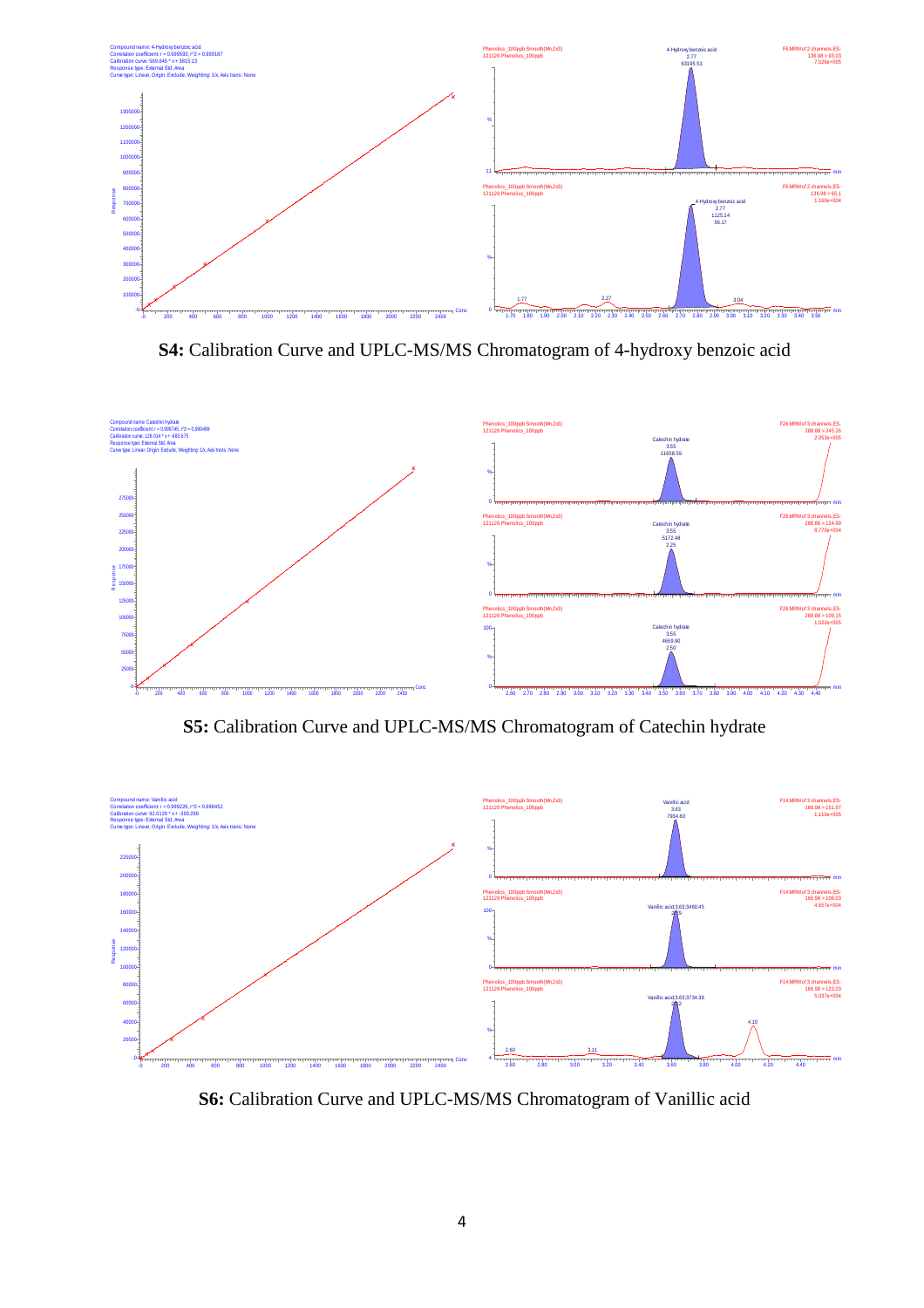

**S7:** Calibration Curve and UPLC-MS/MS Chromatogram of Caffeic acid



**S8:** Calibration Curve and UPLC-MS/MS Chromatogram of Vanillin



**S9:** Calibration Curve and UPLC-MS/MS Chromatogram of *p*-Coumaric acid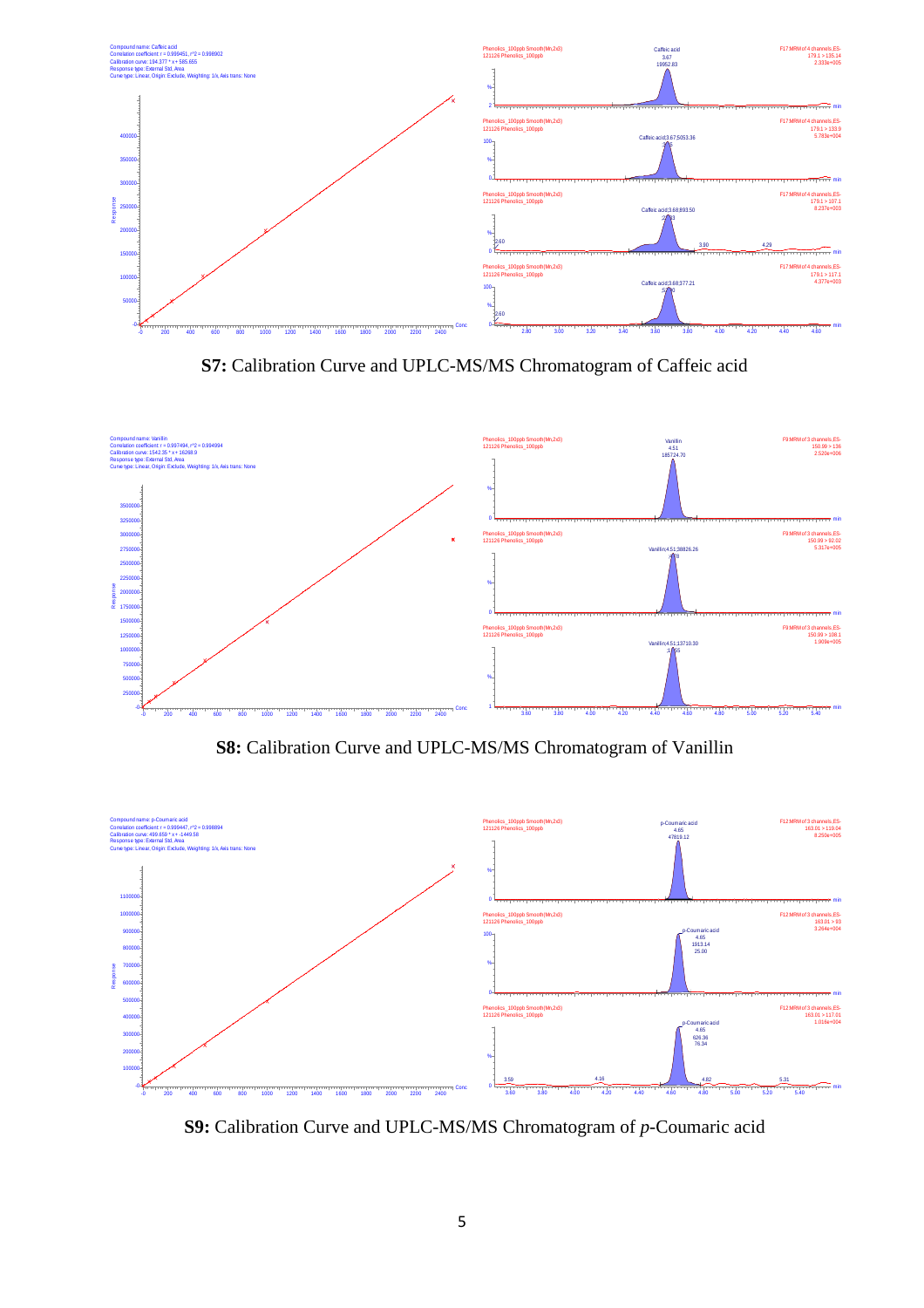

**S10:** Calibration Curve and UPLC-MS/MS Chromatogram of Ferulic acid



**S11:** Calibration Curve and UPLC-MS/MS Chromatogram of Catechin gallate



**S12:** Calibration Curve and UPLC-MS/MS Chromatogram of Myricetin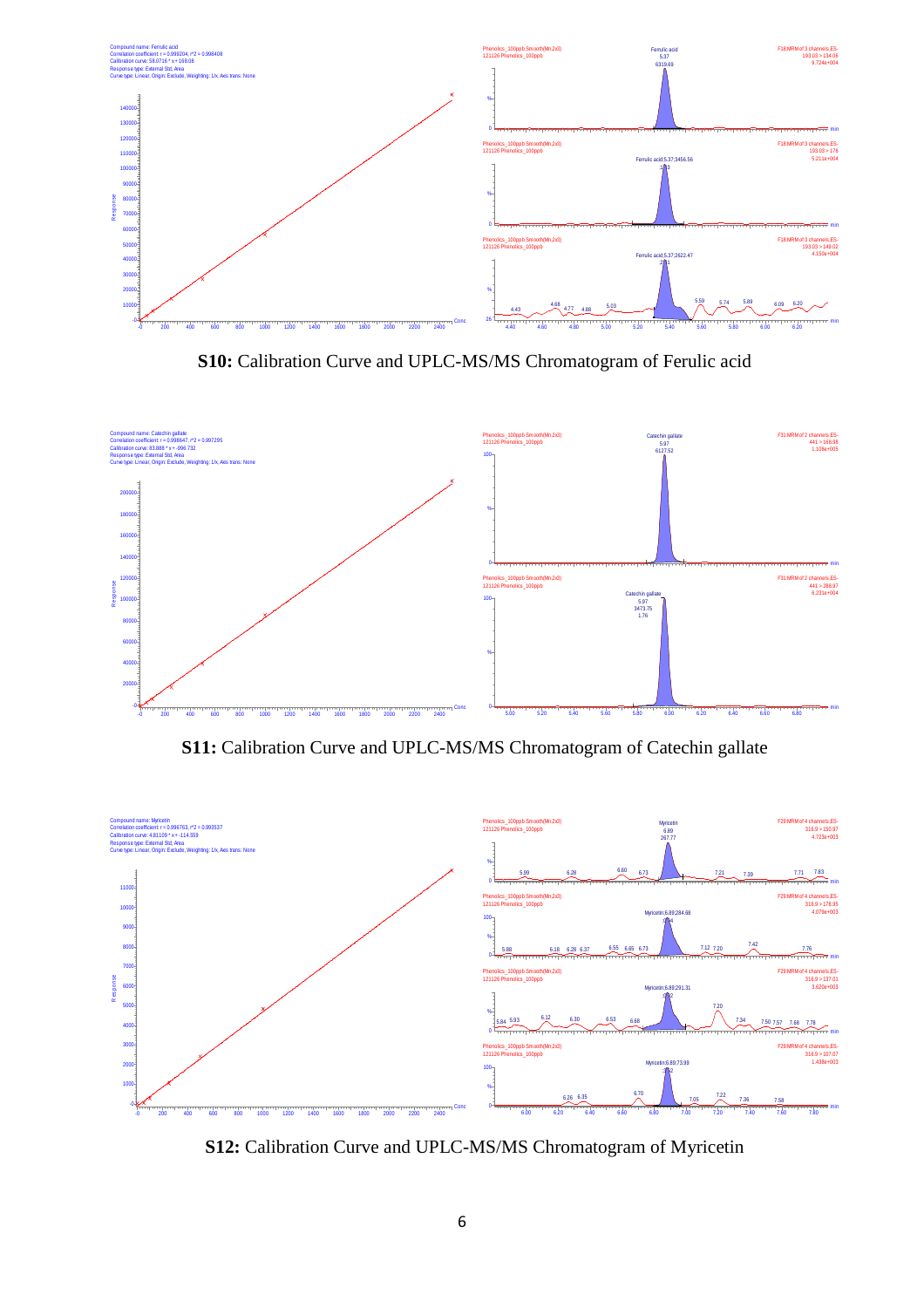

**S13:** Calibration Curve and UPLC-MS/MS Chromatogram of Resveratrol



**S14:** Calibration Curve and UPLC-MS/MS Chromatogram of *trans*-Cinnamic acid



**S15:** Calibration Curve and UPLC-MS/MS Chromatogram of Luteolin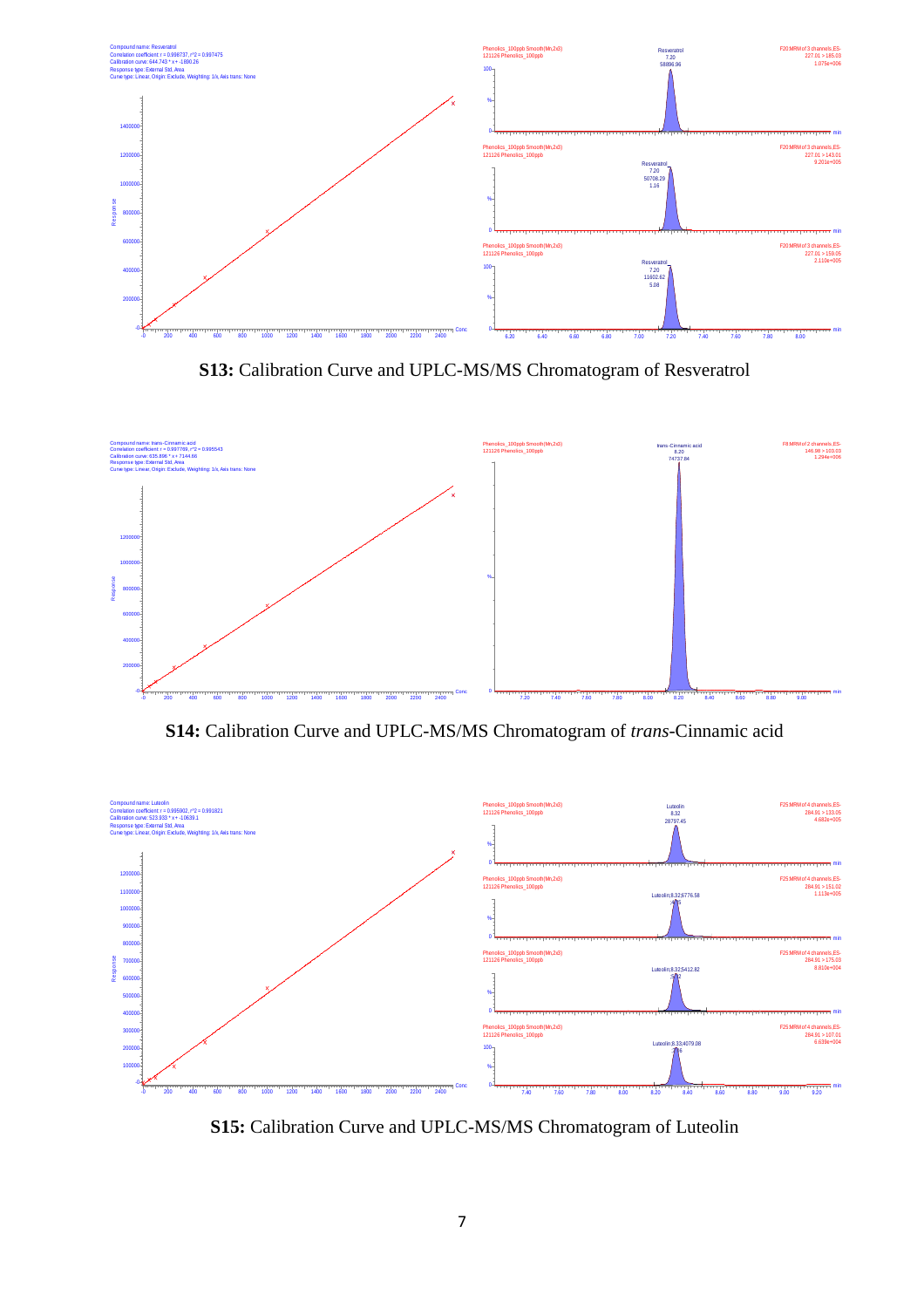

**S16:** Calibration Curve and UPLC-MS/MS Chromatogram of Naringenin



**S17:** Calibration Curve and UPLC-MS/MS Chromatogram of Kaempferol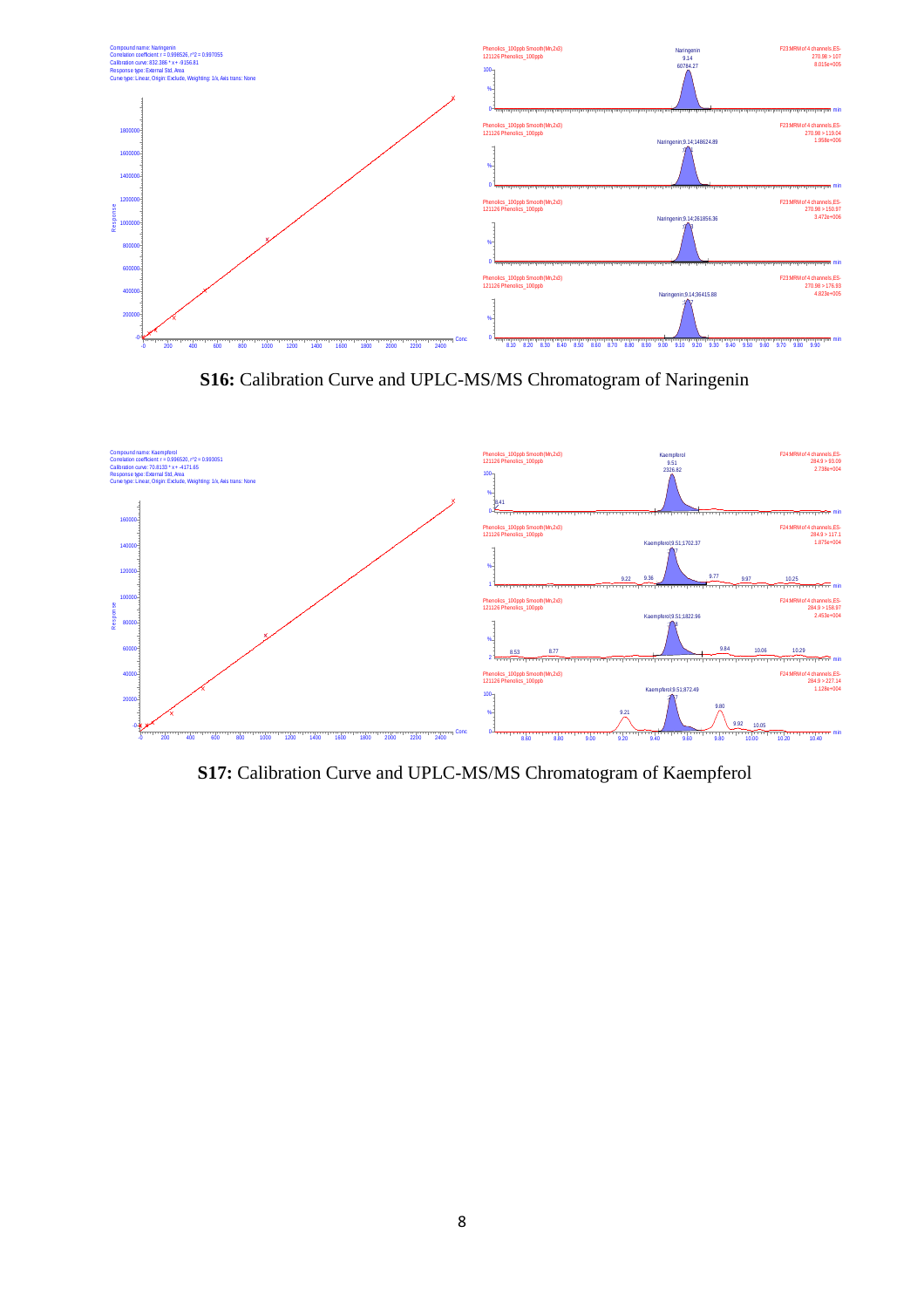## **S18**. Analytical Parameters of the Method

| Compound                      | <b>LOD</b><br>(mg $100 \text{ mL}^{-1}$ ) | LOQ<br>$\frac{(mg 100 \text{ mL}^{-1})}{(mg 100 \text{ mL}^{-1})}$ | $CV\%$ <sup>a</sup> | $CV\%$ <sup>b</sup> | <b>Recovery</b><br>$(9/0)^b$ | <b>Stability</b><br>$CV\%^c$ | <b>Accuracy</b><br>$(9/0)^d$ | <b>Calibration equations</b> | $r^2$    |
|-------------------------------|-------------------------------------------|--------------------------------------------------------------------|---------------------|---------------------|------------------------------|------------------------------|------------------------------|------------------------------|----------|
| 4-hydroxy benzoic acid        | 0.009                                     | 0.015                                                              | 0.003               | 0.036               | 85.7-99.6                    | 0.95                         | 95.1-97.6                    | $y=518.823x+12509.1$         | 0.998011 |
| trans-Cinnamic acid           | 0.003                                     | 0.005                                                              | 0.001               | 0.011               | 94.4-98.0                    | 0.43                         | 97.7-100.5                   | y=697.454x+265.934           | 0.996617 |
| Resveratrol                   | 0.006                                     | 0.010                                                              | 0.002               | 0.044               | 85.5-108.7                   | 1.55                         | 97.1-99.8                    | $y=575.926x+3765.28$         | 0.994946 |
| Catechin gallate              | 0.018                                     | 0.030                                                              | 0.006               | 0.096               | 96.1-100.0                   | 1.04                         | 85.4-98.7                    | y=115.859x-4152.47           | 0.993454 |
| Homogentisic acid             | 0.015                                     | 0.025                                                              | 0.005               | 0.075               | 90.2-93.7                    | 1.29                         | 95.1-98.8                    | y=4.05441x-3.93614           | 0.995159 |
| Gentisic acid                 | 0.036                                     | 0.060                                                              | 0.012               | 0.144               | 98.9-99.9                    | 1.18                         | 98.2-99.9                    | $y=112.964x+4366.91$         | 0.994179 |
| Vanillin                      | 0.021                                     | 0.035                                                              | 0.007               | 0.091               | 91.3-94.9                    | 1.17                         | 97.1-99.2                    | $y=1209.68x+17245.9$         | 0.998989 |
| Vanillic acid                 | 0.012                                     | 0.020                                                              | 0.004               | 0.048               | 97.9-99.9                    | 1.01                         | 89.6-95.9                    | $y=137.65x+3637.2$           | 0.991877 |
| Catechin hydrate              | 0.054                                     | 0.090                                                              | 0.018               | 0.198               | 98.3-101.7                   | 0.72                         | 97.6-101.5                   | y=87.4061x+73404.39          | 0.994509 |
| Chlorogenic acid              | 0.042                                     | 0.070                                                              | 0.014               | 0.168               | 91.5-93.4                    | 1.18                         | 99.1-100.8                   | $y=824.963x+4666.09$         | 0.996764 |
| $p$ -Coumaric acid            | 0.033                                     | 0.055                                                              | 0.011               | 0.132               | 88.0-100.1                   | 0.86                         | 99.1-100.6                   | y=580.683x-7946.1            | 0.996035 |
| Ferulic acid                  | 0.030                                     | 0.050                                                              | 0.010               | 0.150               | 87.4-96.8                    | 0.65                         | 94.1-99.9                    | y=86.9682x-3700.24           | 0.992075 |
| Hesperetin                    | 0.039                                     | 0.065                                                              | 0.013               | 0.156               | 90.0-94.1                    | 1.08                         | 96.1-99.9                    | y=1589.82x-5719.26           | 0.999487 |
| Chrysin                       | 0.051                                     | 0.085                                                              | 0.017               | 0.204               | 98.7-100.5                   | 0.79                         | 95.2-100.6                   | $y=575.5x-12727.6$           | 0.995314 |
| Protocatechuic acid           | 0.027                                     | 0.045                                                              | 0.009               | 0.171               | 99.1-100.9                   | 0.57                         | 90.0-99.7                    | $y=137.052x+1154.01$         | 0.996650 |
| trans-2-hydroxy cinnamic acid | 0.063                                     | 0.105                                                              | 0.021               | 0.252               | 98.1-99.9                    | 1.27                         | 92.1-100.8                   | y=417.594x-5112.34           | 0.998600 |
| Gallic acid                   | 0.048                                     | 0.080                                                              | 0.016               | 0.192               | 98.6-100.8                   | 0.49                         | 95.4-99.7                    | $y=721.654x+19597$           | 0.997972 |